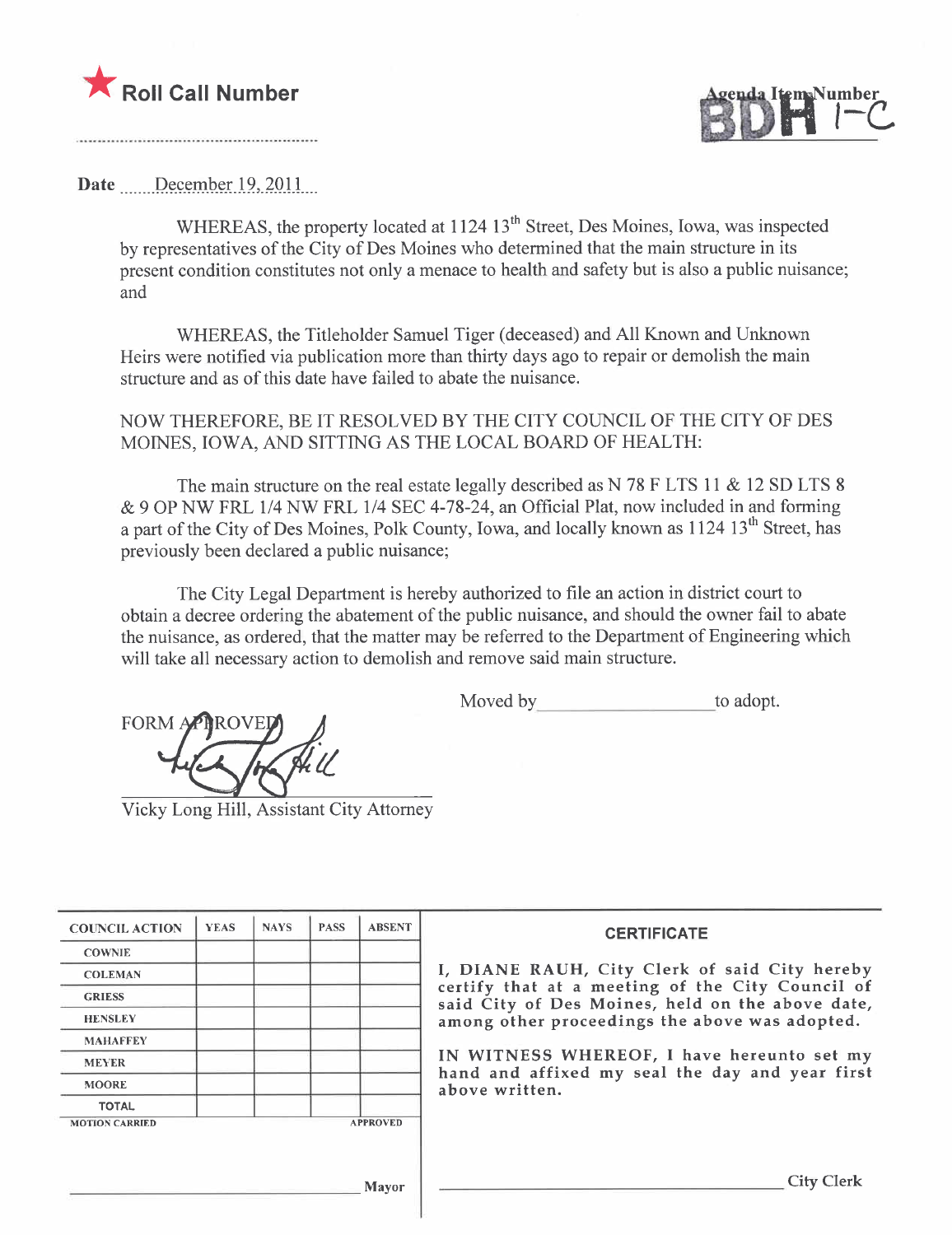

DECEASED

### PUBLIC NUISANCE NOTICE OF INSPECTION NEIGHBORHOOD INSPECTION DIVISION COMMUNITY DEVELOPMENT DEPARTMENT CITY OF DES MOINES, IOWA



| DATE OF NOTICE: May 19, 2011        |               | <b>DATE OF INSPECTION:</b>                                           | May 16, 2011 |
|-------------------------------------|---------------|----------------------------------------------------------------------|--------------|
| <b>CASE NUMBER:</b>                 | COD2011-03380 |                                                                      |              |
| <b>PROPERTY ADDRESS:</b>            | 1124 13TH ST  |                                                                      |              |
| <b>LEGAL DESCRIPTION:</b>           |               | N 78 F LTS 11 & 12 SD LTS 8 & 9 OP NW FRL 1/4 NW FRL 1/4 SEC 4-78-24 |              |
| SAMUEL TIGER<br><b>Title Holder</b> |               |                                                                      |              |

An inspection of the referenced property was conducted for its conformance to the Municipal Code of the City of Des Moines. It has been determined from that inspection that the dwelling currently constitutes not only a menace to health and safety, but is also a public nuisance. Accordingly, the dwelling will be placarded as unfit for human habitation pursuant to the Municipal Code of the City of Des Moines and the Code of Iowa.

If not occupied at the present time, the dwelling is to remain vacant and unoccupied until occupancy is authorized by this office. If the dwelling is occupied, it must be vacated immediately. If procedures to vacate the premises are not undertaken immediately upon receipt of this notice, and in no case later than seven (7) days, the City will issue a Municipal Infraction in accordance with Section 60-304 and 60-306 pursuant to the Municipal code of the City of Des Moines. Additionally, if the property had a Certificate of Inspection, it is hereby revoked.

Attached is a listing of the violations existing on the date of the inspection and a recommendation as to the remedial action required to correct such violations. Failure to correct these violations will result in legal action. The violations noted must be corrected within 30 days from the date of this notice. The violations noted must be corrected within 30 days from the date of this notice. Failure to correct these violations wil result in a request to the City Council, sitting as the board of Health, to approve legal action. As a result of this public nuisance action there will be costs incurred by the City. Costs will be billed out when the nuisance has been abated. Failure to pay the costs will result in collection by assessment to the property or personal judgment.

### ALL ELECTRICAL, MECHANICAL, PLUMBING, AND STRUCTURAL COMPONETS IN NEED OF REPLACEMENT OR REPAIR, ARE TO BE BROUGHT TO MINIMUM CODE REQUIREMENTS WITH NECESSARY PERMITS AS REQUIRED TO MEET CITY CODES.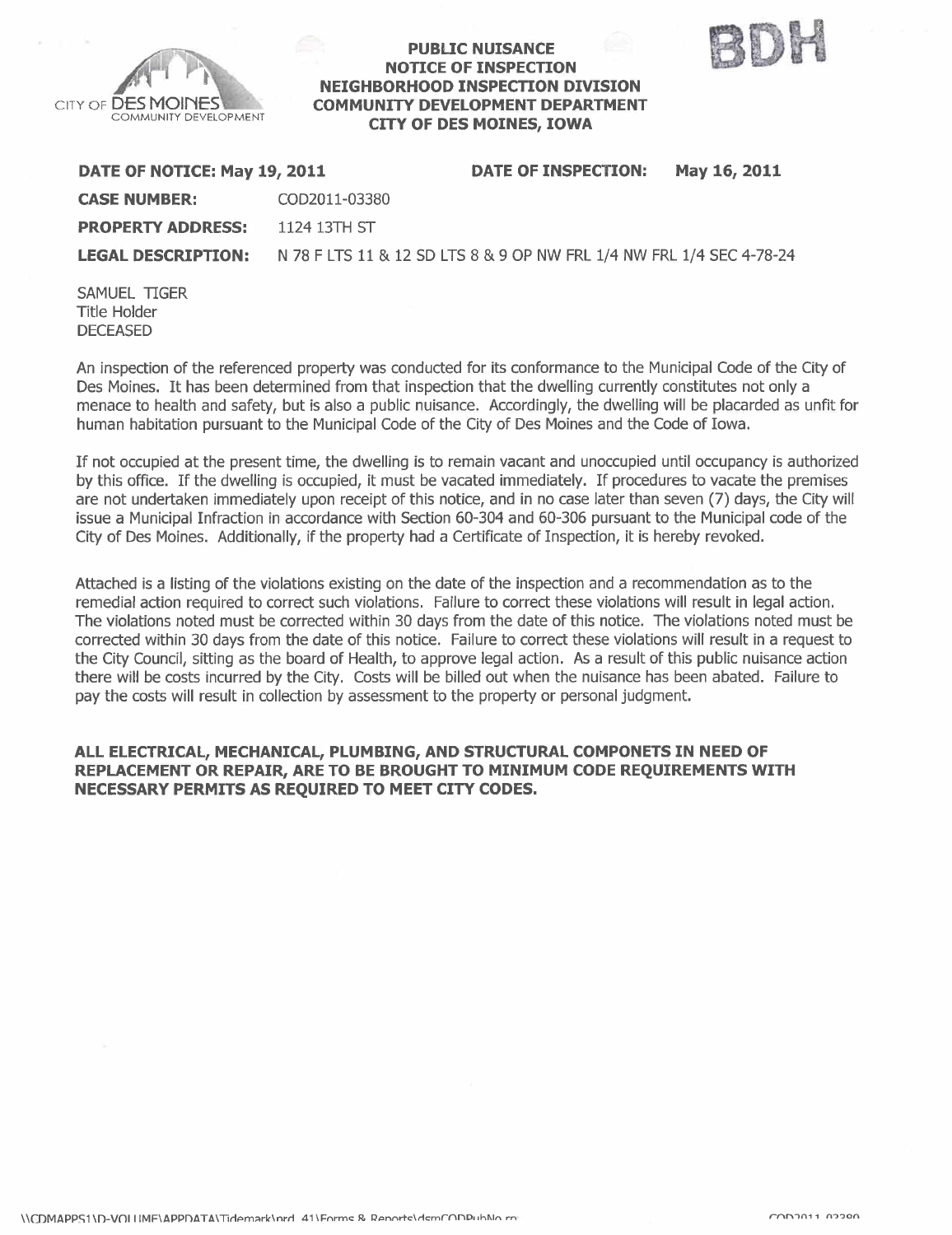

Appropriate building permits may be required for those violations noted in the "Special Requirements" section on the notice. Should you have questions regarding permits, contact the Permit and Development Center at 283-4200. All work performed by a contractor or you must be completed in a workmanlike manner. If you plan to renovate the structure and it has been vacant for a period in excess of one year, there may be zoning issues, which will affect the proposed use of the structure and/or real estate. Please contact the Development Zoning Division at 283-4207 to determine what the legal use for the structure and/or the real estate is prior to commencement of any renovation.

If you believe the building is beyond repair and decide to remove it, all debris must be removed from the propert and the basement excavation if any, filed in the manner required by the City. You are encouraged to arrange for this demolition yourself; however a demolition permit must be obtained from the Building Department. In the event you are unable to arrange for demolition, you may sign a waiver voluntarily authorizing the City to do so. However, the city may take a personal judgment against you for the costs of removaL.

If you no longer own the property, notify us in writing of the name, address, and telephone number of the new owner. A copy of the real estate contract or deed, if it has not been recorded at the County Recorder's Office, shall likewise be furnished to the Neighborhood Inspection Division.

Should you have any questions, feel free to calL. I can usually be reached between 8:00am and 9:00am, Monday through Friday.

Neighborhood Inspection Division

(515) 283-4208 Nid Inspector

DATE MAILED: 5/19/2011 MAILED BY: JDH

 $M_1$ KE LEHMAN  $Z83.4299$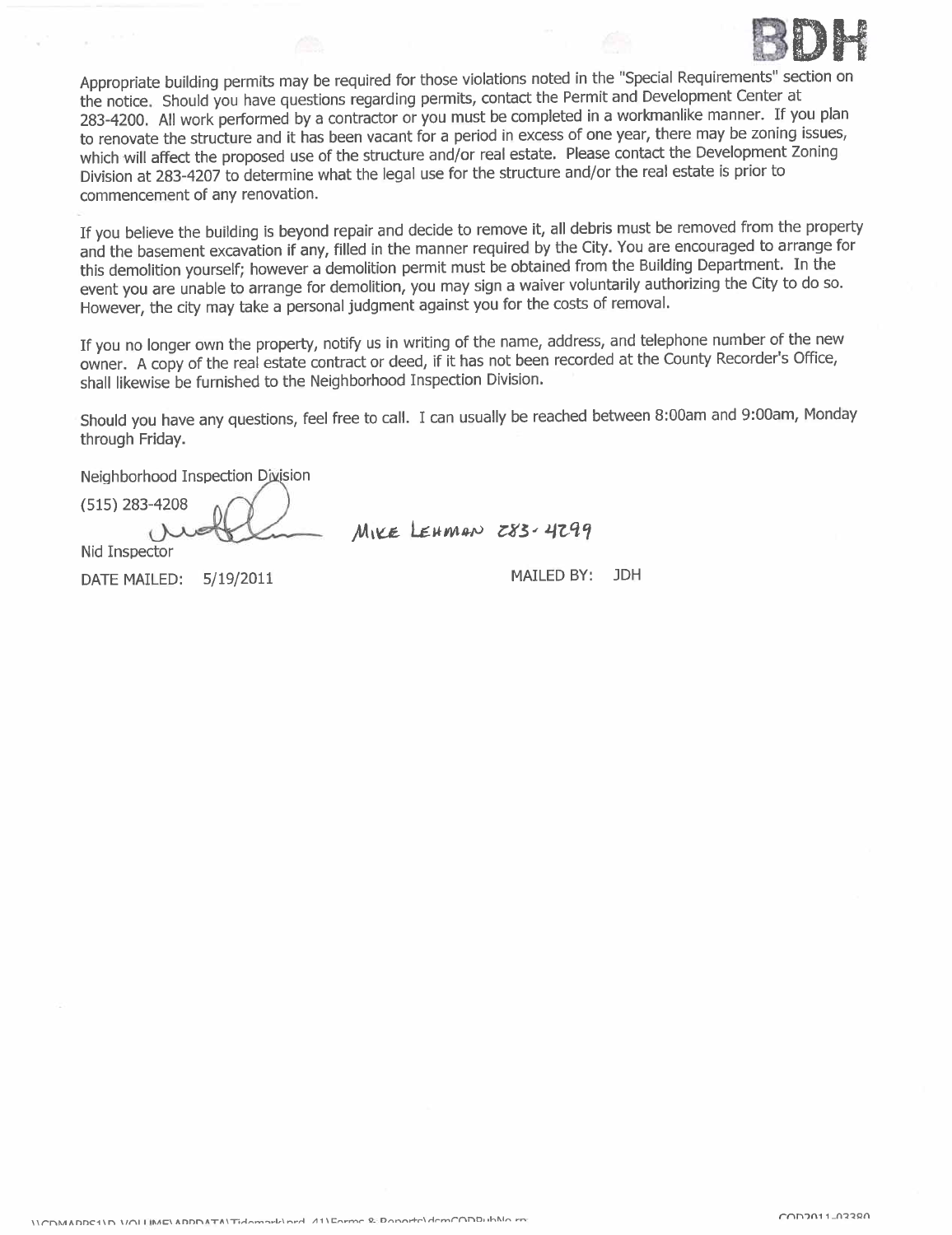

## Areas that need attention: 1124 13TH ST

| <u> TI CUD BING ING BING ADDITION</u>    |                                                                                    |                              |                                                                         |
|------------------------------------------|------------------------------------------------------------------------------------|------------------------------|-------------------------------------------------------------------------|
| <b>Component:</b><br><b>Requirement:</b> | <b>Water Service</b><br>Compliance, International Property<br>Maintenance Code     | Defect:                      | <b>Disconnected Utility</b><br>Water/Gas/Electric<br>Location: Basement |
| Comments:                                | Meter gone.                                                                        |                              |                                                                         |
|                                          |                                                                                    |                              |                                                                         |
| <b>Component:</b><br><b>Requirement:</b> | <b>Bathroom Lavatory</b><br>Compliance, International Property<br>Maintenance Code | Defect:<br>Location: Unknown | In poor repair                                                          |
| <b>Comments:</b>                         |                                                                                    |                              |                                                                         |
|                                          |                                                                                    |                              |                                                                         |
| <b>Component:</b>                        | <b>Exterior Stairs</b>                                                             | Defect:                      | Missing                                                                 |
| Requirement:                             | <b>Building Permit</b>                                                             |                              | Location: Unknown                                                       |
| <b>Comments:</b>                         |                                                                                    |                              |                                                                         |
| <b>Component:</b>                        | Floor Joists/Beams                                                                 | Defect:                      | Deteriorated                                                            |
| <b>Requirement:</b>                      | <b>Building Permit</b>                                                             |                              | Location: Throughout                                                    |
| <b>Comments:</b>                         |                                                                                    |                              |                                                                         |
| <b>Component:</b>                        | Flooring                                                                           | Defect:                      | In poor repair                                                          |
| Requirement:                             | Compliance, International Property<br><b>Maintenance Code</b>                      |                              | Location: Throughout                                                    |
| <b>Comments:</b>                         |                                                                                    |                              |                                                                         |
|                                          |                                                                                    |                              |                                                                         |
| Component:                               | Foundation                                                                         | Defect:                      | Deteriorated                                                            |
| <b>Requirement:</b>                      | <b>Building Permit</b>                                                             |                              | Location: Basement                                                      |
| <b>Comments:</b>                         |                                                                                    |                              |                                                                         |
| Component:                               | <b>Functioning Water Closet</b>                                                    | Defect:                      | In poor repair                                                          |
| <b>Requirement:</b>                      | Compliance, International Property<br>Maintenance Code                             |                              | Location: Throughout                                                    |
| <b>Comments:</b>                         |                                                                                    |                              |                                                                         |
| <b>Component:</b>                        | Furnace                                                                            | Defect:                      | In poor repair                                                          |
| <b>Requirement:</b>                      | <b>Mechanical Permit</b>                                                           |                              | <b>Location:</b> Basement                                               |
| Comments:                                |                                                                                    |                              |                                                                         |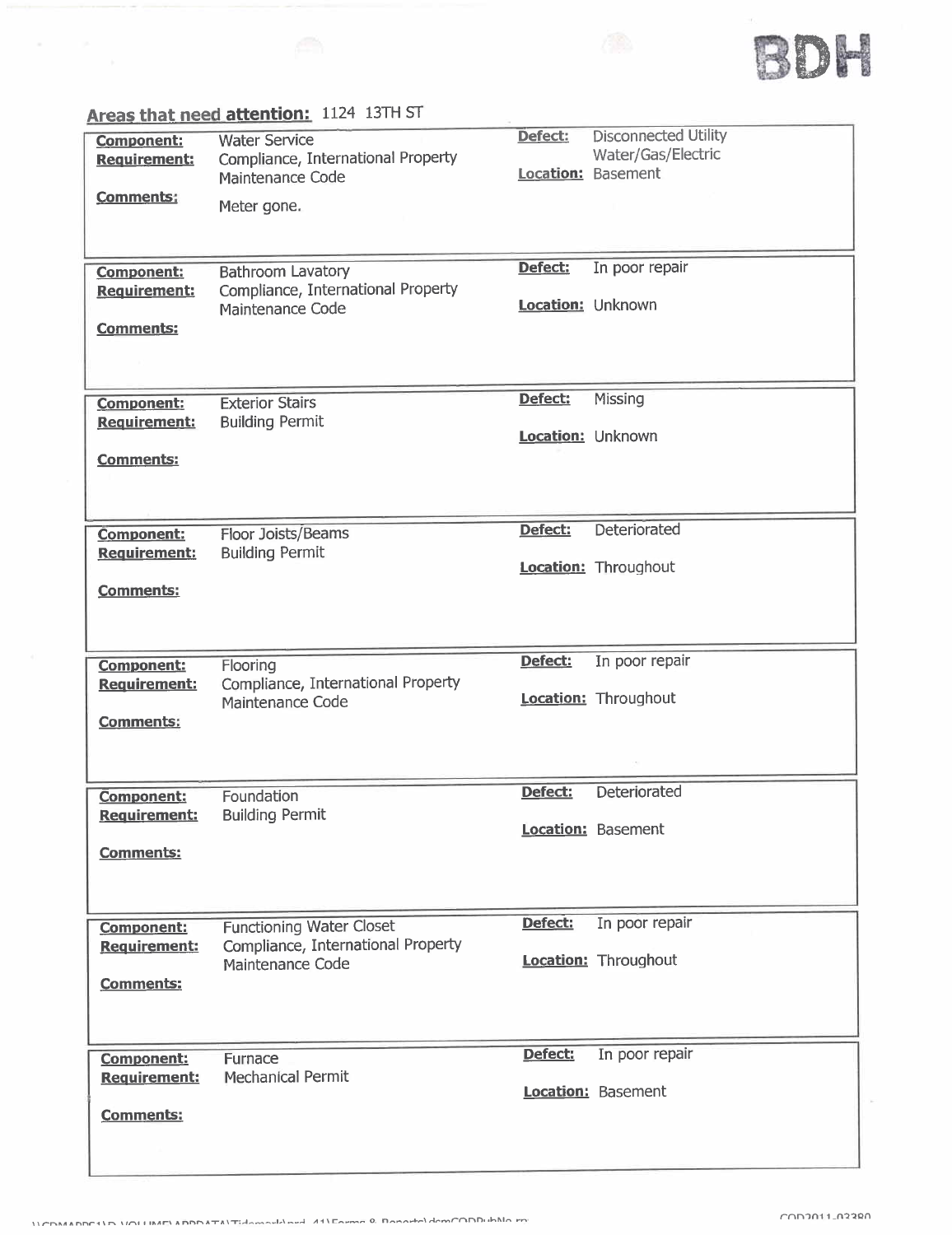| <b>Component:</b><br><b>Requirement:</b> | <b>Hand Rails</b><br>Compliance, international Property               | Defect: | $N$ istalled as required.   |
|------------------------------------------|-----------------------------------------------------------------------|---------|-----------------------------|
|                                          | Maintenance Code                                                      |         | Location: Basement          |
| <b>Comments:</b>                         |                                                                       |         |                             |
|                                          |                                                                       |         |                             |
| <b>Component:</b>                        | <b>Interior Walls / Ceiling</b><br>Compliance, International Property | Defect: | In poor repair              |
| Requirement:                             | Maintenance Code                                                      |         | Location: Throughout        |
| <b>Comments:</b>                         |                                                                       |         |                             |
|                                          |                                                                       |         |                             |
| <b>Component:</b>                        | <b>Plumbing System</b>                                                | Defect: | Leaks                       |
| Requirement:                             | <b>Plumbing Permit</b>                                                |         | <b>Location: Basement</b>   |
| <b>Comments:</b>                         |                                                                       |         |                             |
|                                          |                                                                       |         |                             |
| <b>Component:</b>                        | <b>Smoke Detectors</b>                                                | Defect: | Not installed as required   |
| Requirement:                             | Compliance, International Property<br>Maintenance Code                |         | Location: Throughout        |
| <b>Comments:</b>                         |                                                                       |         |                             |
|                                          |                                                                       |         |                             |
| <b>Component:</b>                        | Soffit/Facia/Trim                                                     | Defect: | Deteriorated                |
| <b>Requirement:</b>                      | Compliance, International Property<br><b>Maintenance Code</b>         |         | <b>Location:</b> Throughout |
| <b>Comments:</b>                         |                                                                       |         |                             |
|                                          |                                                                       |         |                             |
| Component:                               | Sub Floor                                                             | Defect: | <b>See Comments</b>         |
| Requirement:                             | <b>Building Permit</b>                                                |         | Location: Unknown           |
| <b>Comments:</b>                         | Buckled.                                                              |         |                             |
|                                          |                                                                       |         |                             |
|                                          |                                                                       | Defect: | Leaks                       |
| <b>Component:</b><br><b>Requirement:</b> | <b>Waste Lines</b><br><b>Plumbing Permit</b>                          |         |                             |
| <b>Comments:</b>                         |                                                                       |         | <b>Location:</b> Basement   |
|                                          |                                                                       |         |                             |
|                                          |                                                                       |         |                             |
| <b>Component:</b><br><b>Requirement:</b> | <b>Water Heater</b><br><b>Mechanical Permit</b>                       | Defect: | In poor repair              |
| <b>Comments:</b>                         |                                                                       |         | <b>Location: Basement</b>   |
|                                          |                                                                       |         |                             |
|                                          |                                                                       |         |                             |
| <b>Component:</b><br>Requirement:        | Water Meter Jump<br>Compliance, International Property                | Defect: | Missing                     |
|                                          | Maintenance Code                                                      |         | Location: Basement          |
| <b>Comments:</b>                         |                                                                       |         |                             |
|                                          |                                                                       |         |                             |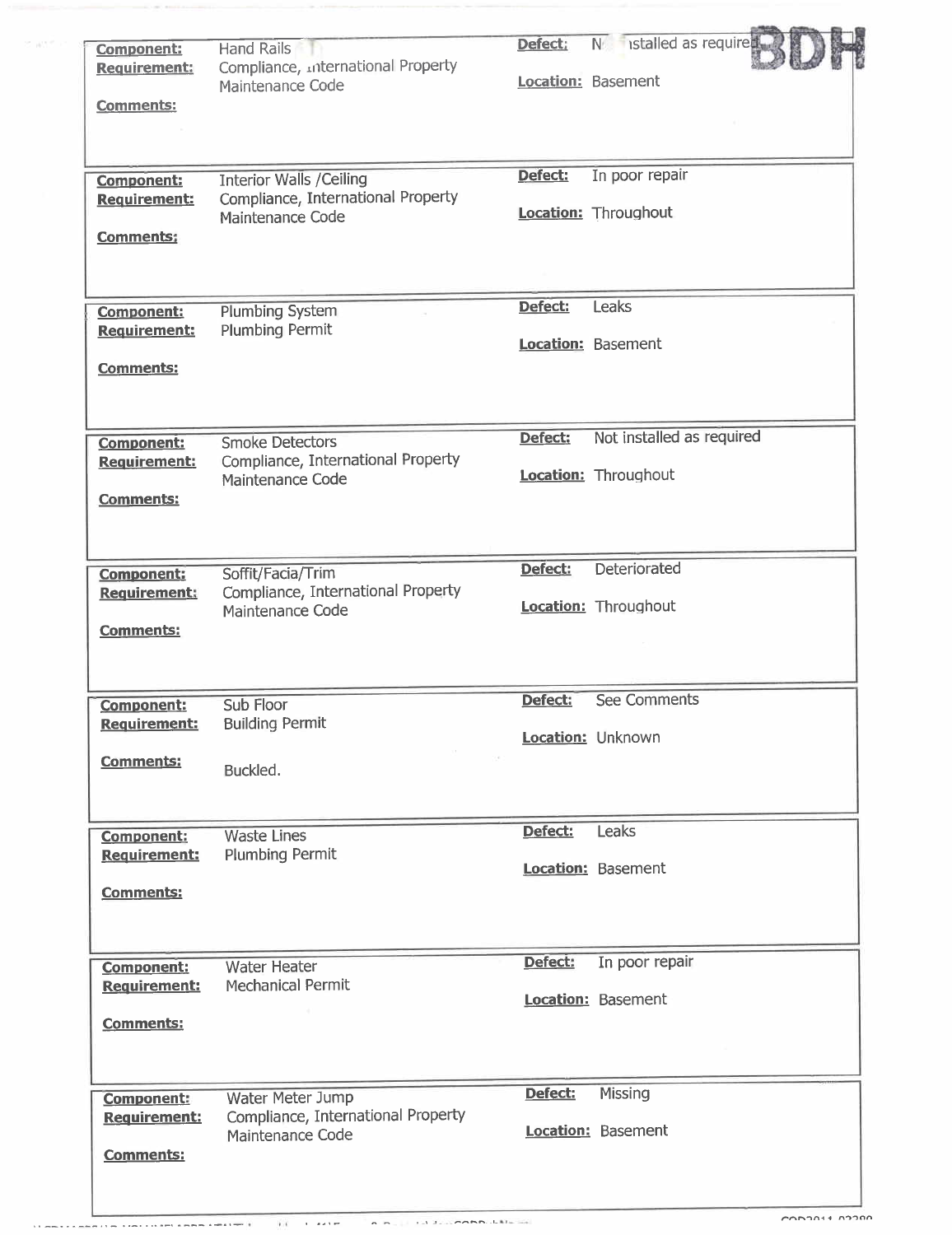| <b>Component:</b><br><b>Requirement:</b> | Windows/W 'ow Frames<br>Compliance, miternational Property<br>Maintenance Code | C ed/Broken<br>Defect:<br><b>Location:</b> Throughout |
|------------------------------------------|--------------------------------------------------------------------------------|-------------------------------------------------------|
| <b>Comments:</b>                         |                                                                                |                                                       |
| <b>Component:</b><br>Requirement:        | <b>Window Glazing/Paint</b><br>Compliance, International Property              | Absence of paint<br>Defect:                           |
| <b>Comments:</b>                         | Maintenance Code                                                               | <b>Location: Throughout</b>                           |
|                                          |                                                                                |                                                       |
| <b>Component:</b>                        | <b>Exterior Walls</b><br>Compliance, International Property                    | Absence of paint<br>Defect:                           |
| <b>Requirement:</b>                      | Maintenance Code                                                               | <b>Location: Main Structure</b>                       |
| <b>Comments:</b>                         | South.                                                                         |                                                       |

 $\sim 100$ 

Control of Carolina and Control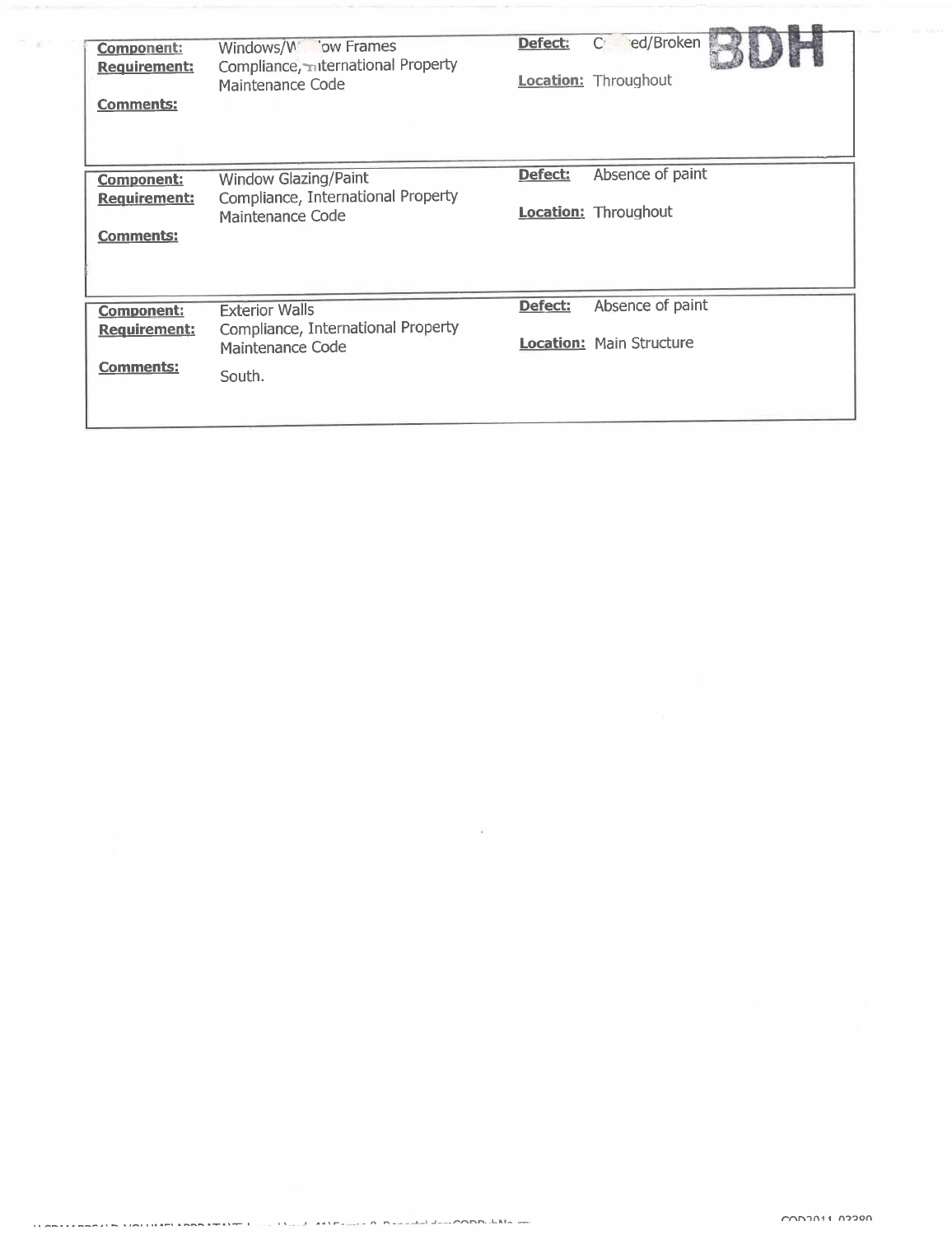

#### POIK County Assessor Joan

[Home] [General Query] [Legal Query] [HomeOwner Query] [Book/Page Query] [Commercial Query] [Res Sales Query ] [Comm Sales Query ] [ Help ]

| <b>District/Parcel</b>                                                                   | <b>GeoParcel</b> |  | Map Nbhd                        | <b>Jurisdiction</b>           | <b>Status</b> |  |
|------------------------------------------------------------------------------------------|------------------|--|---------------------------------|-------------------------------|---------------|--|
| 030/06000-000-000 7824-04-104-006                                                        |                  |  |                                 | 0063 DM76/Z DES MOINES ACTIVE |               |  |
| <b>Tax Increment Finance District Bond/Fire/Sewer/Cemetery</b><br><b>School District</b> |                  |  |                                 |                               |               |  |
| 1/Des Moines                                                                             |                  |  |                                 |                               |               |  |
| <b>Street Address</b>                                                                    |                  |  |                                 | <b>City State Zipcode</b>     |               |  |
| 1124 13TH ST                                                                             |                  |  | <b>DES MOINES IA 50314-2250</b> |                               |               |  |

|        | Click on parcel to get new listing                                 |                                   |
|--------|--------------------------------------------------------------------|-----------------------------------|
|        | 144<br>1151<br>1143<br>13<br>130                                   | ਾ ਹਾ ਰ<br>1140                    |
|        | 1146<br>ន<br>$\frac{1}{2}$<br>1139<br>$12 \overline{ }$<br>137,    | 12798<br>ូ<br>1136                |
|        | 工<br>1140<br>ż.<br>片<br>1305<br>$\mathcal{Q}_\mathcal{P}$          | 125 0配                            |
| Get    | 1137<br>13131309<br>₹lco<br>1136<br>t,<br>130<br>₩<br>61.8<br>×,   | $123 - 38$                        |
| Bigger | 1133<br>1134<br>÷<br>ATKINS-ST <sub>88</sub>                       | G<br>1122                         |
| Map    | 1127<br>1112<br>÷<br>ల<br>1124                                     | 122.57                            |
| Google | "第320<br>罸<br>밊<br>1119<br>kö<br>1106<br>131813101308<br>œ         | 1118<br>122.1                     |
| Map    | 120<br>89<br>1115<br>1086<br>130<br><b>START</b>                   | 1112<br>121.65                    |
|        | Õ9<br>m)<br>1107<br>31911309308168<br>107 <sup>2</sup><br>130<br>8 | 57<br>1100<br>121.19 <sub>4</sub> |
|        | 1211<br>₹<br>1072<br>133 1319<br>×.<br>$\frac{44}{6}$<br>120       | 1201<br>(08.83)                   |
|        | $\ddot{\tau}$<br>ă<br>1070<br>Ŧ<br>uti<br>UR-<br>1064<br>44        | RQ.                               |



Approximate date of photo 09/23/2010

# **Mailing Address**

**SAMUEL TIGER** 1124 13TH ST DES MOINES, IA 50314-2250

## **Legal Description**

N 78 F LTS 11 & 12 SD LTS 8 & 9 OP NW FRL 1/4 NW FRL 1/4 SEC 4-78-24

| Ownership         | <b>Name</b>                 |      |                                                            | <b>Book/Page</b>      |                              | <b>RevStamps</b> |  |
|-------------------|-----------------------------|------|------------------------------------------------------------|-----------------------|------------------------------|------------------|--|
| Title Holder #1   | <b>TIGER, SAMUEL</b>        |      | 1986-09-25                                                 | 5628/505              |                              |                  |  |
| <b>Assessment</b> | <b>Class</b>                | Kind | Land                                                       | <b>Bldg</b>           | AgBd                         | <b>Total</b>     |  |
| Current           | Residential                 | Full | 8,000                                                      | 25,200                | 0                            | 33,200           |  |
|                   | Market Adjusted Cost Report |      | <b>Assessment Roll Notice</b><br>Tax Information Pay Taxes | <b>Estimate Taxes</b> | <b>Polk County Treasurer</b> |                  |  |
| <b>Zoning</b>     | <b>Description</b>          |      |                                                            | <b>SF</b>             | <b>Assessor Zoning</b>       |                  |  |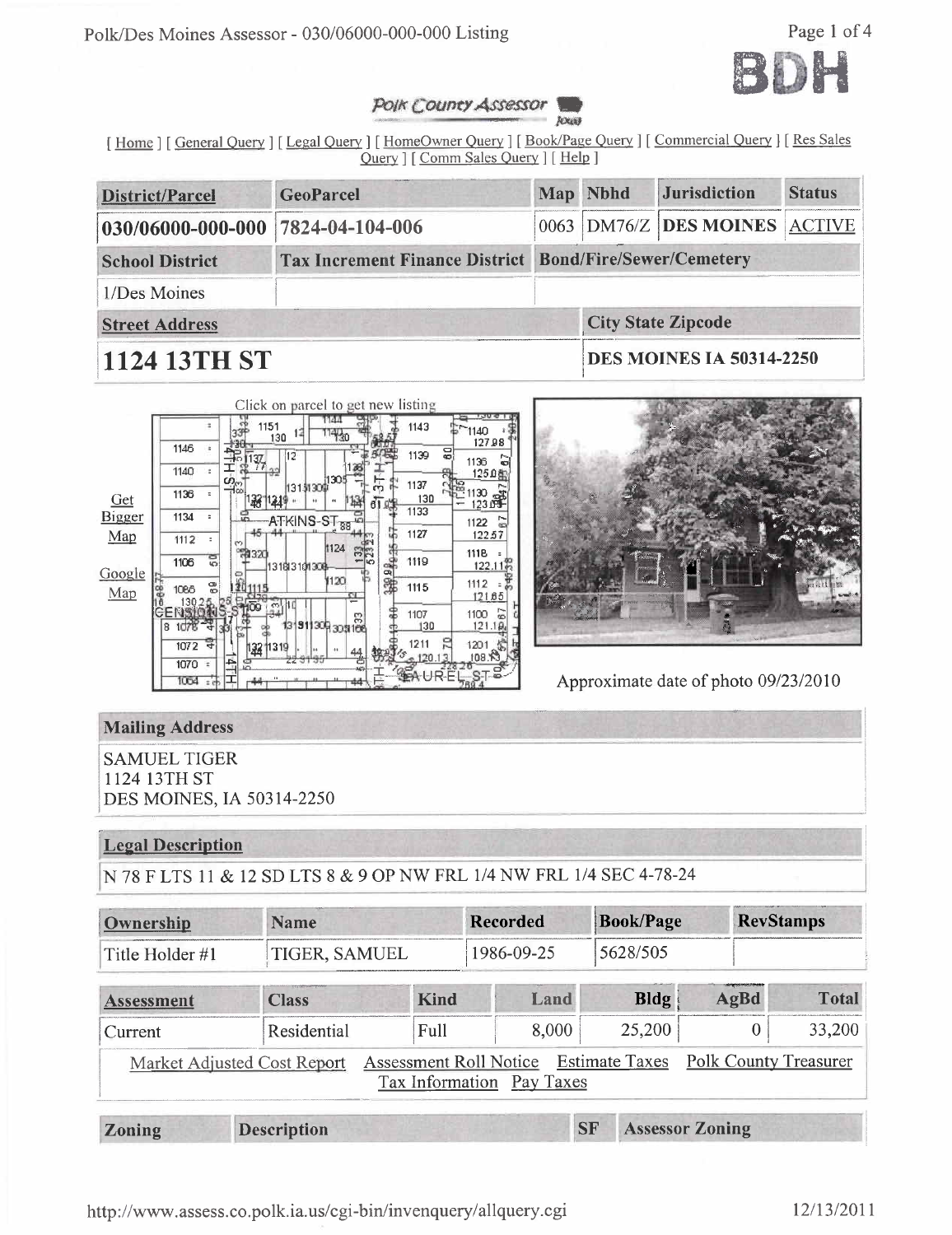



| $R-3$      | Multiple Family Residential District                                                         | Multi-Family Residential |
|------------|----------------------------------------------------------------------------------------------|--------------------------|
| *Condition | Docket no 14361                                                                              |                          |
|            | Source: City of Des Moines Community Development Published: 2011-05-25 Contact: Planning and |                          |
|            | Urban Design 515 283-4200                                                                    |                          |

| Land                         |                |                                |          |
|------------------------------|----------------|--------------------------------|----------|
| <b>SQUARE</b><br><b>FEET</b> | 6,864 FRONTAGE | <b>78.0 DEPTH</b>              | 88.0-    |
| <b>ACRES</b>                 | 0.158 SHAPE    | RC/Rectangle <b>TOPOGRAPHY</b> | N/Normal |

| Residence #1                  |                      |                               |                     |                             |              |
|-------------------------------|----------------------|-------------------------------|---------------------|-----------------------------|--------------|
| <b>OCCUPANCY</b>              | SF/Single<br>Family  | <b>RESID TYPE</b>             | S2/2 Stories        | <b>BLDG</b><br><b>STYLE</b> | ET/Early 20s |
| <b>YEAR BUILT</b>             | 1895                 | # FAMILIES                    |                     | <b>GRADE</b>                | 4            |
| <b>GRADE</b><br><b>ADJUST</b> |                      | +00 CONDITION                 | PR/Poor             | <b>TSFLA</b>                | 1,791        |
| <b>MAIN LV</b><br><b>AREA</b> | 1,079                | <b>UPPRLV</b><br><b>AREA</b>  | 712                 | <b>BSMT</b><br><b>AREA</b>  | 712          |
| <b>FOUNDATION</b>             | <b>B/Brick</b>       | <b>EXT WALL</b><br><b>TYP</b> | CO/Composition      | <b>ROOF</b><br><b>TYPE</b>  | GB/Gable     |
| <b>ROOF</b><br><b>MATERL</b>  | A/Asphalt<br>Shingle | <b>HEATING</b>                | A/Gas Forced<br>Air | <b>AIR</b><br><b>COND</b>   | $\Omega$     |
| <b>BATHROOMS</b>              |                      | <b>BEDROOMS</b>               | 4                   | <b>ROOMS</b>                | 8            |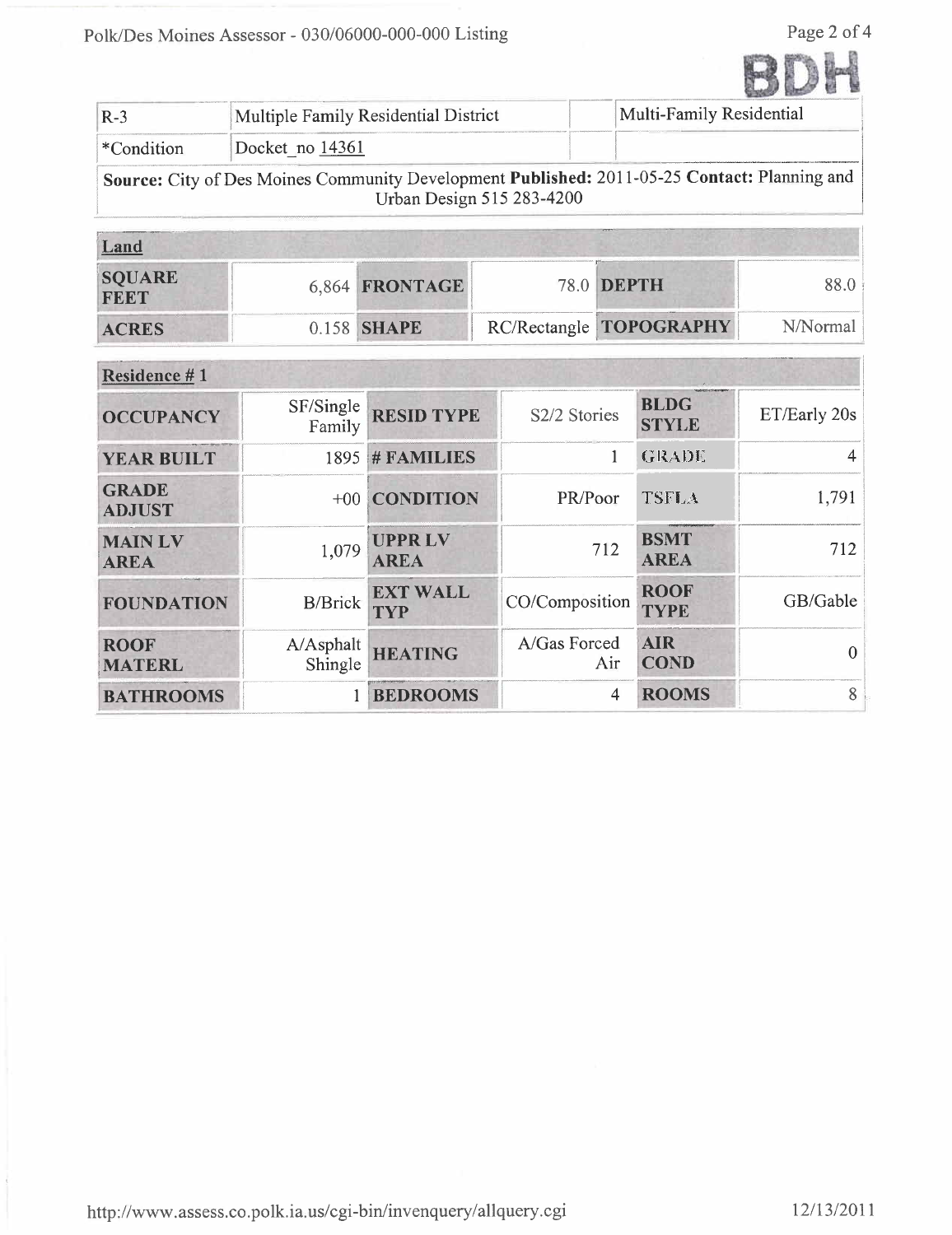

|      | Year Type              | <b>Class</b> |      | <b>Kind Land</b> |        | <b>Bldg</b> AgBd | <b>Total</b> |
|------|------------------------|--------------|------|------------------|--------|------------------|--------------|
| 2011 | <b>Assessment Roll</b> | Residential  | Full | 8,000            | 25,200 |                  | 33,200       |
| 2009 | <b>Assessment Roll</b> | Residential  | Full | 6,000            | 26,000 |                  | 32,000       |
| 2007 | <b>Assessment Roll</b> | Residential  | Full | 5,700            | 24,900 |                  | 30,600       |
| 2005 | <b>Assessment Roll</b> | Residential  | Full | 7,100            | 22,400 |                  | 29,500       |
| 2003 | <b>Assessment Roll</b> | Residential  | Full | 5,840            | 18,180 |                  | 24,020       |
| 2001 | <b>Assessment Roll</b> | Residential  | Full | 5,820            | 18,050 |                  | 23,870       |
| 1999 | <b>Assessment Roll</b> | Residential  | Full | 6,620            | 12,320 |                  | 18,940       |
| 1997 | <b>Assessment Roll</b> | Residential  | Full | 5,420            | 10,080 | 0                | 15,500       |
| 1995 | <b>Assessment Roll</b> | Residential  | Full | 5,050            | 9,400  |                  | 14,450       |
| 1989 | <b>Assessment Roll</b> | Residential  | Full | 4,370            | 8,130  |                  | 12,500       |